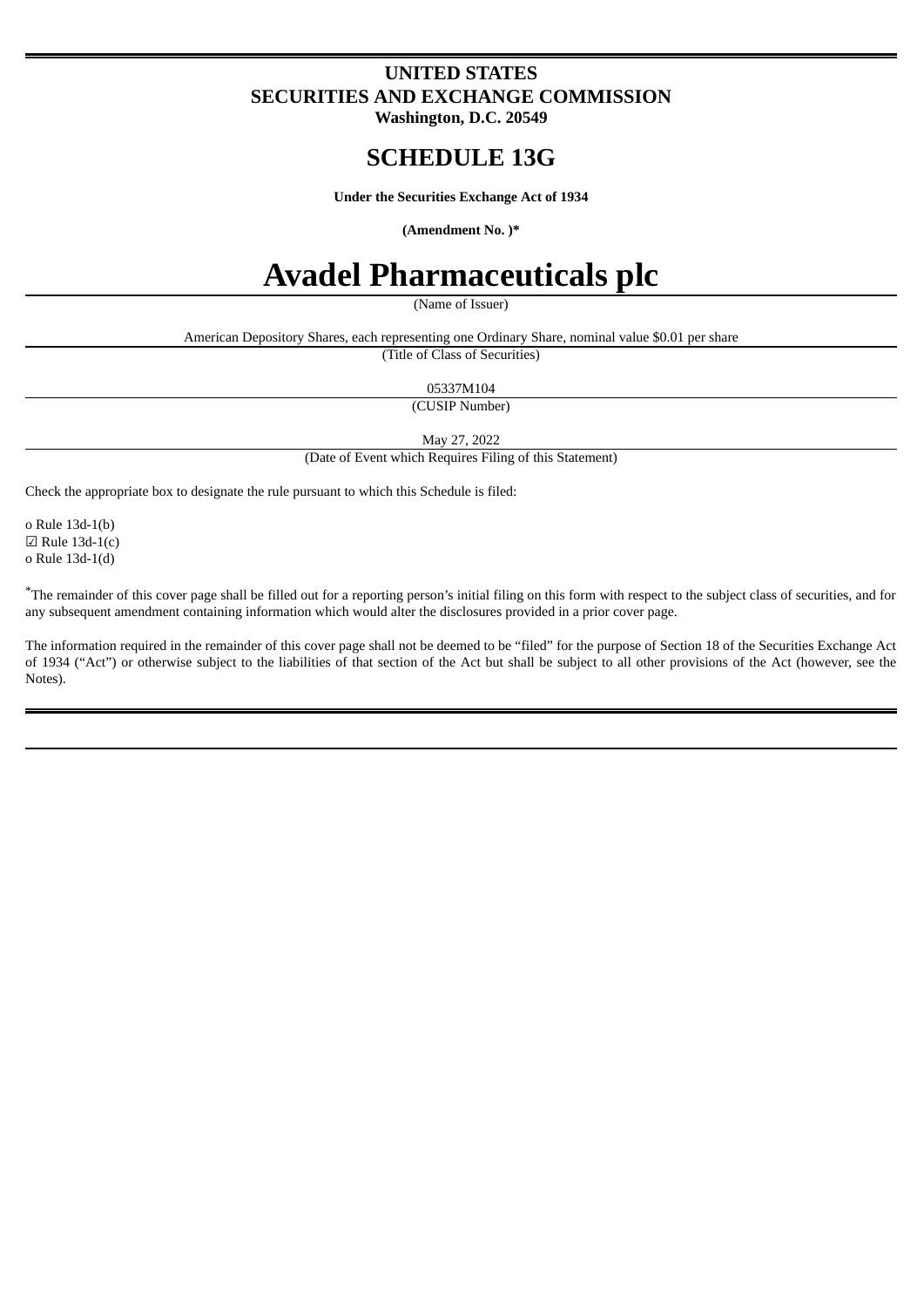| $\mathbf{1}$            | <b>NAME OF REPORTING PERSON</b>                              |                                                                      |             |  |  |  |
|-------------------------|--------------------------------------------------------------|----------------------------------------------------------------------|-------------|--|--|--|
|                         | Tontine Asset Associates, LLC                                |                                                                      |             |  |  |  |
|                         |                                                              |                                                                      | $(a)$ o     |  |  |  |
| $\overline{2}$          | CHECK THE APPROPRIATE BOX IF A MEMBER OF A GROUP             |                                                                      |             |  |  |  |
|                         |                                                              |                                                                      | $(b)$ o     |  |  |  |
|                         |                                                              |                                                                      |             |  |  |  |
| $\overline{\mathbf{3}}$ | <b>SEC USE ONLY</b>                                          |                                                                      |             |  |  |  |
|                         |                                                              |                                                                      |             |  |  |  |
| $\overline{\mathbf{4}}$ | CITIZENSHIP OR PLACE OF ORGANIZATION                         |                                                                      |             |  |  |  |
|                         | Delaware                                                     |                                                                      |             |  |  |  |
| <b>NUMBER OF</b>        | 5 <sup>5</sup>                                               | <b>SOLE VOTING POWER</b>                                             |             |  |  |  |
| <b>SHARES</b>           |                                                              | $-0-$                                                                |             |  |  |  |
| <b>BENEFICIALLY</b>     |                                                              |                                                                      |             |  |  |  |
| <b>OWNED BY</b>         | 6                                                            | <b>SHARED VOTING POWER</b>                                           |             |  |  |  |
| <b>EACH</b>             |                                                              | 2,906,665                                                            |             |  |  |  |
| <b>REPORTING</b>        |                                                              |                                                                      |             |  |  |  |
| PERSON WITH:            | $\overline{7}$                                               | <b>SOLE DISPOSITIVE POWER</b><br>$-0-$                               |             |  |  |  |
|                         |                                                              |                                                                      |             |  |  |  |
|                         | 8                                                            | <b>SHARED DISPOSITIVE POWER</b>                                      |             |  |  |  |
|                         |                                                              | 2,906,665                                                            |             |  |  |  |
|                         |                                                              |                                                                      |             |  |  |  |
| $\boldsymbol{9}$        | AGGREGATE AMOUNT BENEFICIALLY OWNED BY EACH REPORTING PERSON |                                                                      |             |  |  |  |
|                         | 2,906,665                                                    |                                                                      |             |  |  |  |
| 10                      |                                                              | CHECK BOX IF THE AGGREGATE AMOUNT IN ROW (9) EXCLUDES CERTAIN SHARES | $\mathbf 0$ |  |  |  |
|                         |                                                              |                                                                      |             |  |  |  |
| 11                      | PERCENT OF CLASS REPRESENTED BY AMOUNT IN ROW (9)            |                                                                      |             |  |  |  |
|                         | 4.92%                                                        |                                                                      |             |  |  |  |
|                         |                                                              |                                                                      |             |  |  |  |
| 12                      |                                                              | TYPE OF REPORTING PERSON                                             |             |  |  |  |
|                         | $00\,$                                                       |                                                                      |             |  |  |  |
|                         |                                                              |                                                                      |             |  |  |  |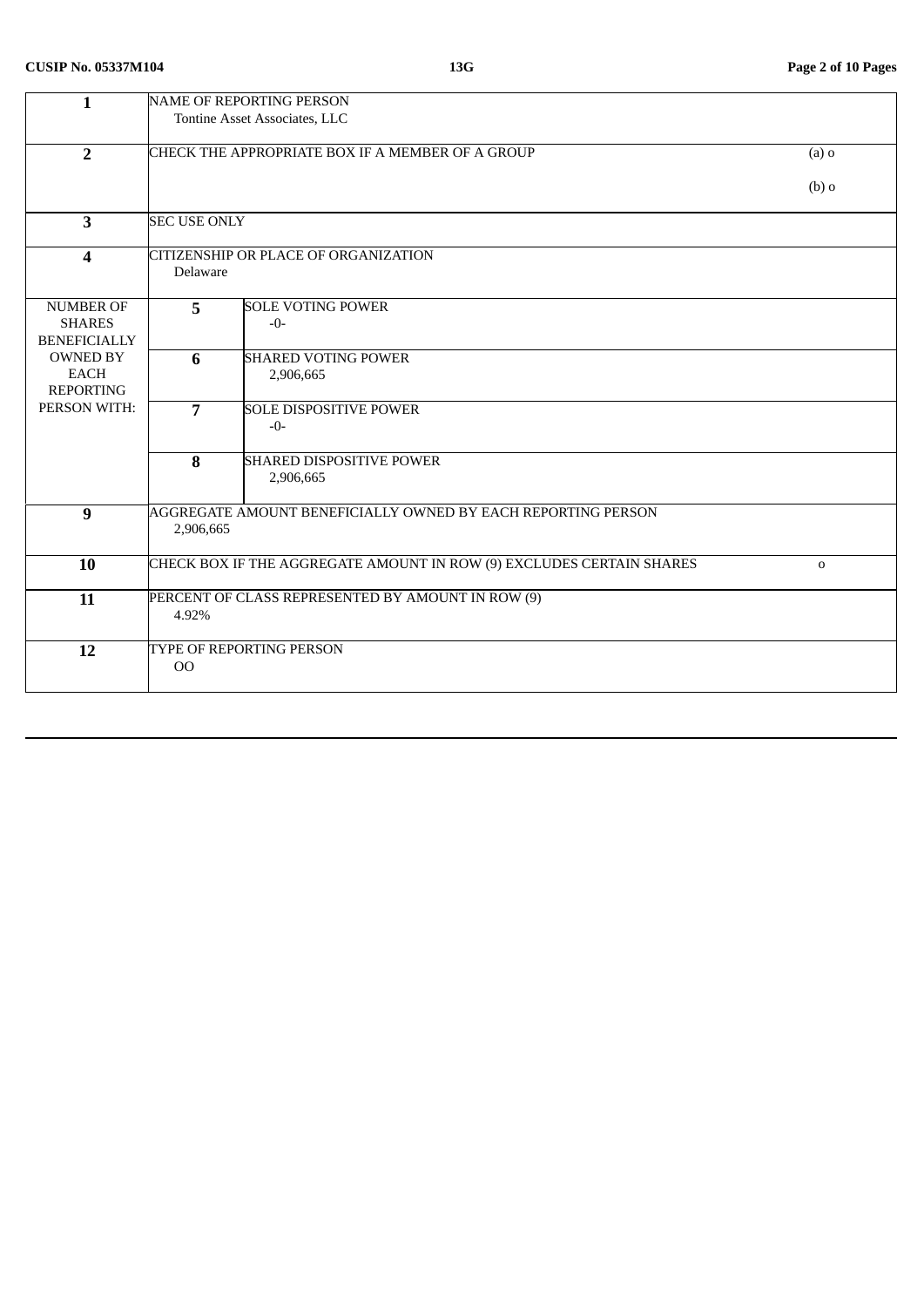| $\mathbf{1}$            | <b>NAME OF REPORTING PERSON</b>                                                  |                                                   |         |  |  |  |
|-------------------------|----------------------------------------------------------------------------------|---------------------------------------------------|---------|--|--|--|
|                         | Tontine Capital Overseas Master Fund II, L.P.                                    |                                                   |         |  |  |  |
|                         |                                                                                  |                                                   |         |  |  |  |
| $\overline{2}$          |                                                                                  | CHECK THE APPROPRIATE BOX IF A MEMBER OF A GROUP  |         |  |  |  |
|                         |                                                                                  |                                                   |         |  |  |  |
|                         |                                                                                  |                                                   | $(b)$ o |  |  |  |
|                         |                                                                                  |                                                   |         |  |  |  |
|                         |                                                                                  |                                                   |         |  |  |  |
| $\overline{\mathbf{3}}$ | <b>SEC USE ONLY</b>                                                              |                                                   |         |  |  |  |
|                         |                                                                                  |                                                   |         |  |  |  |
| $\overline{\mathbf{4}}$ | CITIZENSHIP OR PLACE OF ORGANIZATION                                             |                                                   |         |  |  |  |
|                         | Delaware                                                                         |                                                   |         |  |  |  |
|                         |                                                                                  |                                                   |         |  |  |  |
| <b>NUMBER OF</b>        | $\overline{5}$                                                                   | <b>SOLE VOTING POWER</b>                          |         |  |  |  |
|                         |                                                                                  |                                                   |         |  |  |  |
| <b>SHARES</b>           |                                                                                  | $-0-$                                             |         |  |  |  |
| <b>BENEFICIALLY</b>     |                                                                                  |                                                   |         |  |  |  |
| <b>OWNED BY</b>         | 6                                                                                | <b>SHARED VOTING POWER</b>                        |         |  |  |  |
| <b>EACH</b>             |                                                                                  | 2,906,665                                         |         |  |  |  |
| <b>REPORTING</b>        |                                                                                  |                                                   |         |  |  |  |
| PERSON WITH:            | $\overline{7}$                                                                   | <b>SOLE DISPOSITIVE POWER</b>                     |         |  |  |  |
|                         |                                                                                  | $-0-$                                             |         |  |  |  |
|                         |                                                                                  |                                                   |         |  |  |  |
|                         |                                                                                  |                                                   |         |  |  |  |
|                         | 8                                                                                | <b>SHARED DISPOSITIVE POWER</b>                   |         |  |  |  |
|                         |                                                                                  | 2,906,665                                         |         |  |  |  |
|                         |                                                                                  |                                                   |         |  |  |  |
| 9                       | AGGREGATE AMOUNT BENEFICIALLY OWNED BY EACH REPORTING PERSON                     |                                                   |         |  |  |  |
|                         | 2,906,665                                                                        |                                                   |         |  |  |  |
|                         |                                                                                  |                                                   |         |  |  |  |
| 10                      | CHECK BOX IF THE AGGREGATE AMOUNT IN ROW (9) EXCLUDES CERTAIN SHARES<br>$\Omega$ |                                                   |         |  |  |  |
|                         |                                                                                  |                                                   |         |  |  |  |
|                         |                                                                                  |                                                   |         |  |  |  |
| 11                      |                                                                                  | PERCENT OF CLASS REPRESENTED BY AMOUNT IN ROW (9) |         |  |  |  |
|                         | 4.92%                                                                            |                                                   |         |  |  |  |
|                         |                                                                                  |                                                   |         |  |  |  |
| 12                      | TYPE OF REPORTING PERSON                                                         |                                                   |         |  |  |  |
| PN                      |                                                                                  |                                                   |         |  |  |  |
|                         |                                                                                  |                                                   |         |  |  |  |
|                         |                                                                                  |                                                   |         |  |  |  |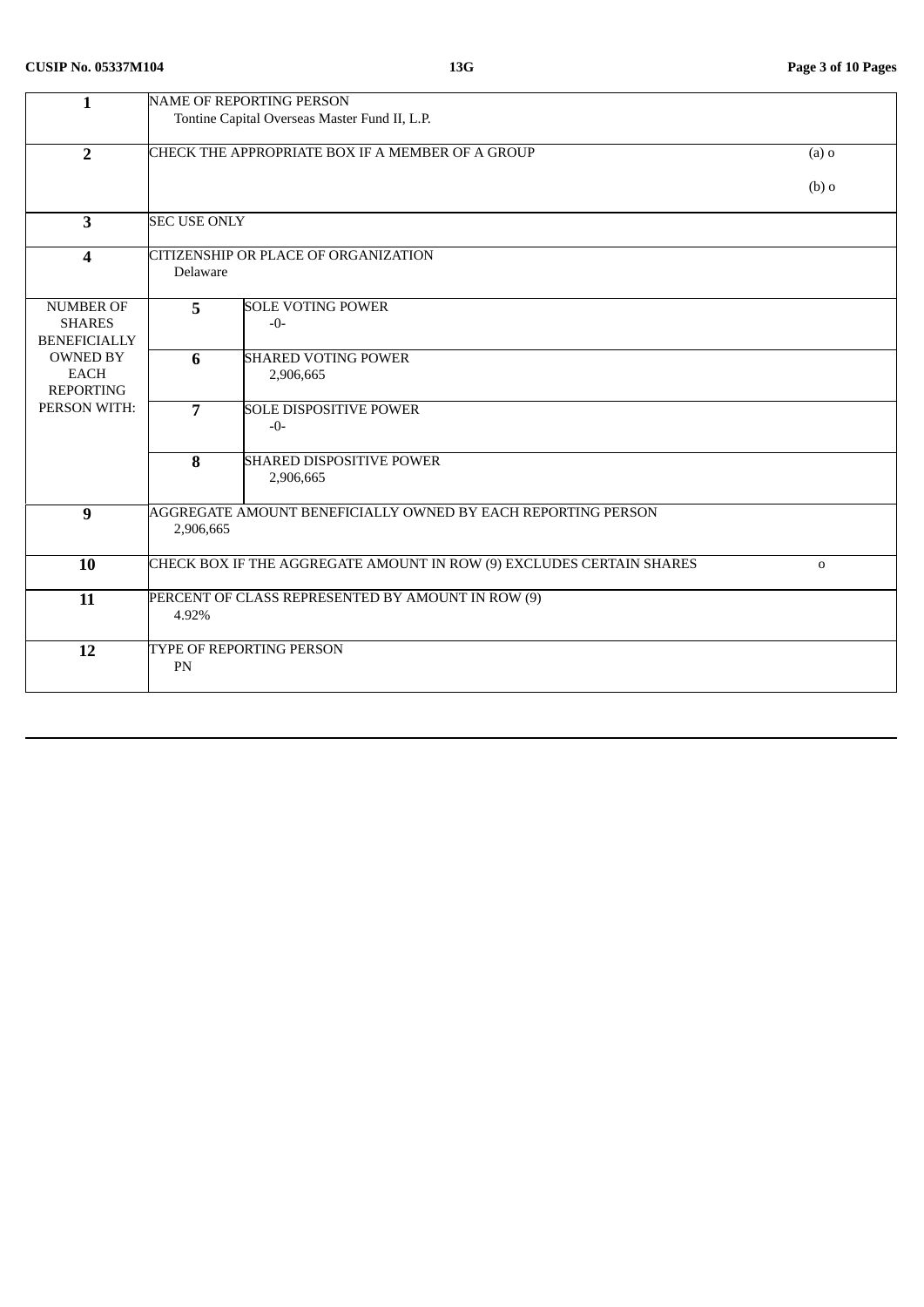| $\mathbf{1}$            | <b>NAME OF REPORTING PERSON</b>                                                      |                                                              |         |  |  |  |
|-------------------------|--------------------------------------------------------------------------------------|--------------------------------------------------------------|---------|--|--|--|
|                         | Jeffrey L. Gendell                                                                   |                                                              |         |  |  |  |
|                         |                                                                                      |                                                              |         |  |  |  |
| $\overline{2}$          | CHECK THE APPROPRIATE BOX IF A MEMBER OF A GROUP                                     | $(a)$ o                                                      |         |  |  |  |
|                         |                                                                                      |                                                              |         |  |  |  |
|                         |                                                                                      |                                                              | $(b)$ o |  |  |  |
|                         |                                                                                      |                                                              |         |  |  |  |
| $\overline{\mathbf{3}}$ | <b>SEC USE ONLY</b>                                                                  |                                                              |         |  |  |  |
|                         | CITIZENSHIP OR PLACE OF ORGANIZATION                                                 |                                                              |         |  |  |  |
| $\overline{\mathbf{4}}$ |                                                                                      |                                                              |         |  |  |  |
|                         | <b>United States</b>                                                                 |                                                              |         |  |  |  |
| <b>NUMBER OF</b>        | 5                                                                                    | <b>SOLE VOTING POWER</b>                                     |         |  |  |  |
| <b>SHARES</b>           |                                                                                      | $-0-$                                                        |         |  |  |  |
| <b>BENEFICIALLY</b>     |                                                                                      |                                                              |         |  |  |  |
| <b>OWNED BY</b>         | 6                                                                                    | <b>SHARED VOTING POWER</b>                                   |         |  |  |  |
| <b>EACH</b>             |                                                                                      | 4,174,982                                                    |         |  |  |  |
| <b>REPORTING</b>        |                                                                                      |                                                              |         |  |  |  |
| PERSON WITH:            | $\overline{7}$                                                                       | <b>SOLE DISPOSITIVE POWER</b>                                |         |  |  |  |
|                         |                                                                                      | $-0-$                                                        |         |  |  |  |
|                         |                                                                                      |                                                              |         |  |  |  |
|                         | 8                                                                                    | <b>SHARED DISPOSITIVE POWER</b>                              |         |  |  |  |
|                         |                                                                                      | 4,174,982                                                    |         |  |  |  |
| $\overline{9}$          |                                                                                      | AGGREGATE AMOUNT BENEFICIALLY OWNED BY EACH REPORTING PERSON |         |  |  |  |
|                         | 4,174,982                                                                            |                                                              |         |  |  |  |
|                         |                                                                                      |                                                              |         |  |  |  |
| 10                      | CHECK BOX IF THE AGGREGATE AMOUNT IN ROW (9) EXCLUDES CERTAIN SHARES<br>$\mathbf{O}$ |                                                              |         |  |  |  |
|                         |                                                                                      |                                                              |         |  |  |  |
| 11                      | PERCENT OF CLASS REPRESENTED BY AMOUNT IN ROW (9)                                    |                                                              |         |  |  |  |
|                         | 7.07%                                                                                |                                                              |         |  |  |  |
|                         |                                                                                      |                                                              |         |  |  |  |
| 12                      | TYPE OF REPORTING PERSON                                                             |                                                              |         |  |  |  |
|                         | IN                                                                                   |                                                              |         |  |  |  |
|                         |                                                                                      |                                                              |         |  |  |  |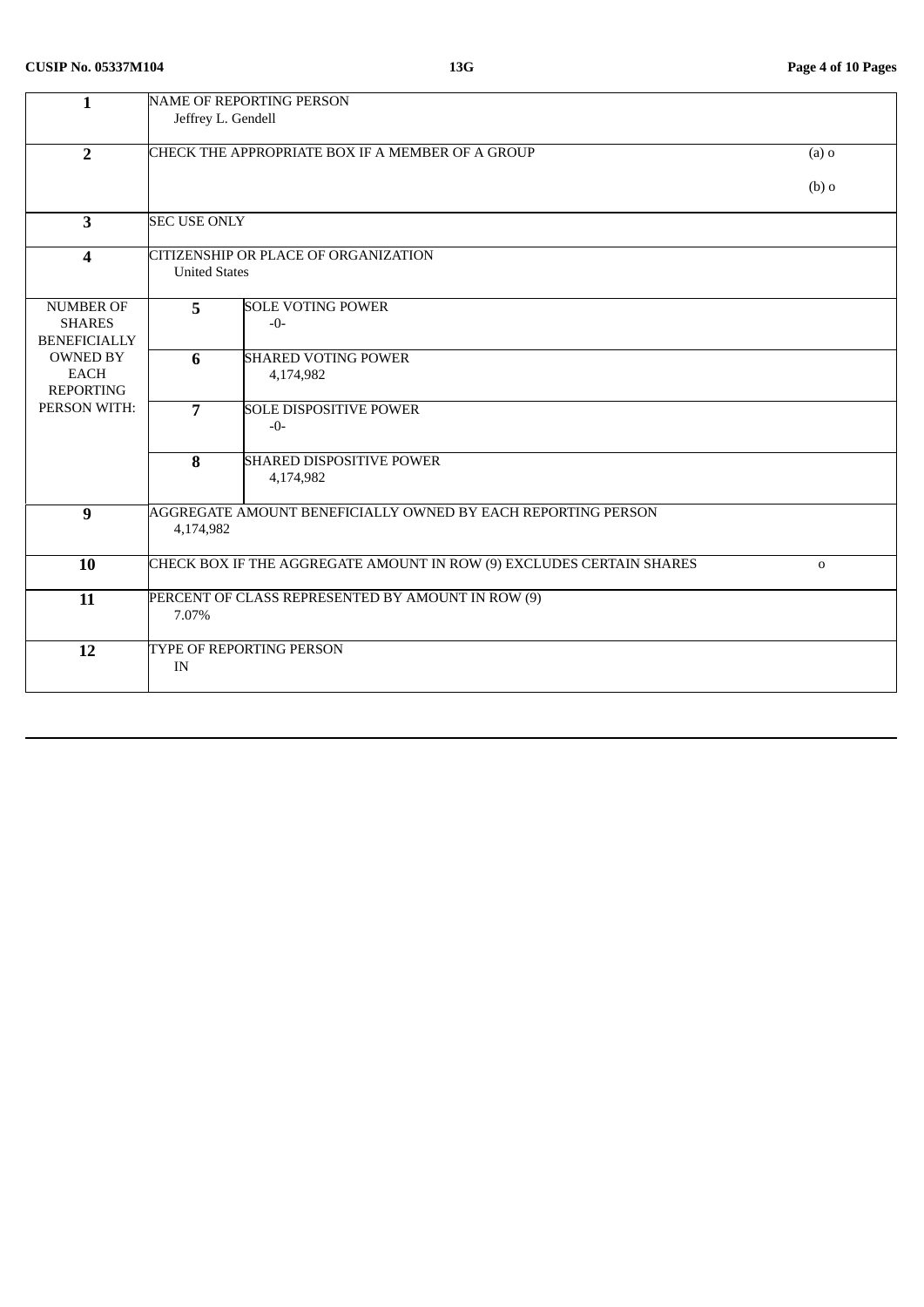# **Item 1(a). NAME OF ISSUER**

The name of the issuer is Avadel Pharmaceuticals plc (the "Company").

# **Item 1(b). ADDRESS OF ISSUER'S PRINCIPAL EXECUTIVE OFFICES**

The Company's principal executive offices are located at 10 Earlsfort Terrace, Dublin 2, D02 T380 Ireland.

#### **Item 2(a). NAME OF PERSON FILING**

This statement is filed by:

- (i) Tontine Capital Overseas Master Fund II, L.P. ("TCOM II"), a limited partnership organized under the laws of the State of Delaware, with respect to 2,906,665 American Depository Shares directly owned by TCOM II;
- (ii) Tontine Asset Associates, LLC, a limited liability company organized under the laws of the State of Delaware ("TAA"), which serves as general partner of TCOM II, with respect to the American Depository Shares directly owned by TCOM II; and
- (iii) Jeffrey L. Gendell, a United States citizen ("Mr. Gendell"), with respect to 2,906,665 American Depository Shares directly owned by TCOM II, and 1,268,317 American Depository Shares owned by Tontine Financial Partners, L.P., a limited partnership organized under the laws of the State of Delaware ("TFP"). Mr. Gendell serves as the Managing Member of TAA and also serves as the Managing Member of Tontine Management, L.L.C., a limited liability company organized under the laws of the State of Delaware ("TM"), which serves as general partner of TFP.

The foregoing persons are hereinafter sometimes collectively referred to as the "Reporting Persons." Any disclosures herein with respect to persons other than the Reporting Persons are made on information and belief after making inquiry to the appropriate party.

# **Item 2(b). ADDRESS OF PRINCIPAL BUSINESS OFFICE OR, IF NONE, RESIDENCE**

The address of the business office of each of the Reporting Persons is 1 Sound Shore Drive, Suite 304, Greenwich, CT 06830-7251.

#### **Item 2(c). CITIZENSHIP**

See Item 2(a) above.

# **Item 2(d). TITLE OF CLASS OF SECURITIES**

American Depository Shares, each representing one Ordinary Share, nominal value \$0.01 per share.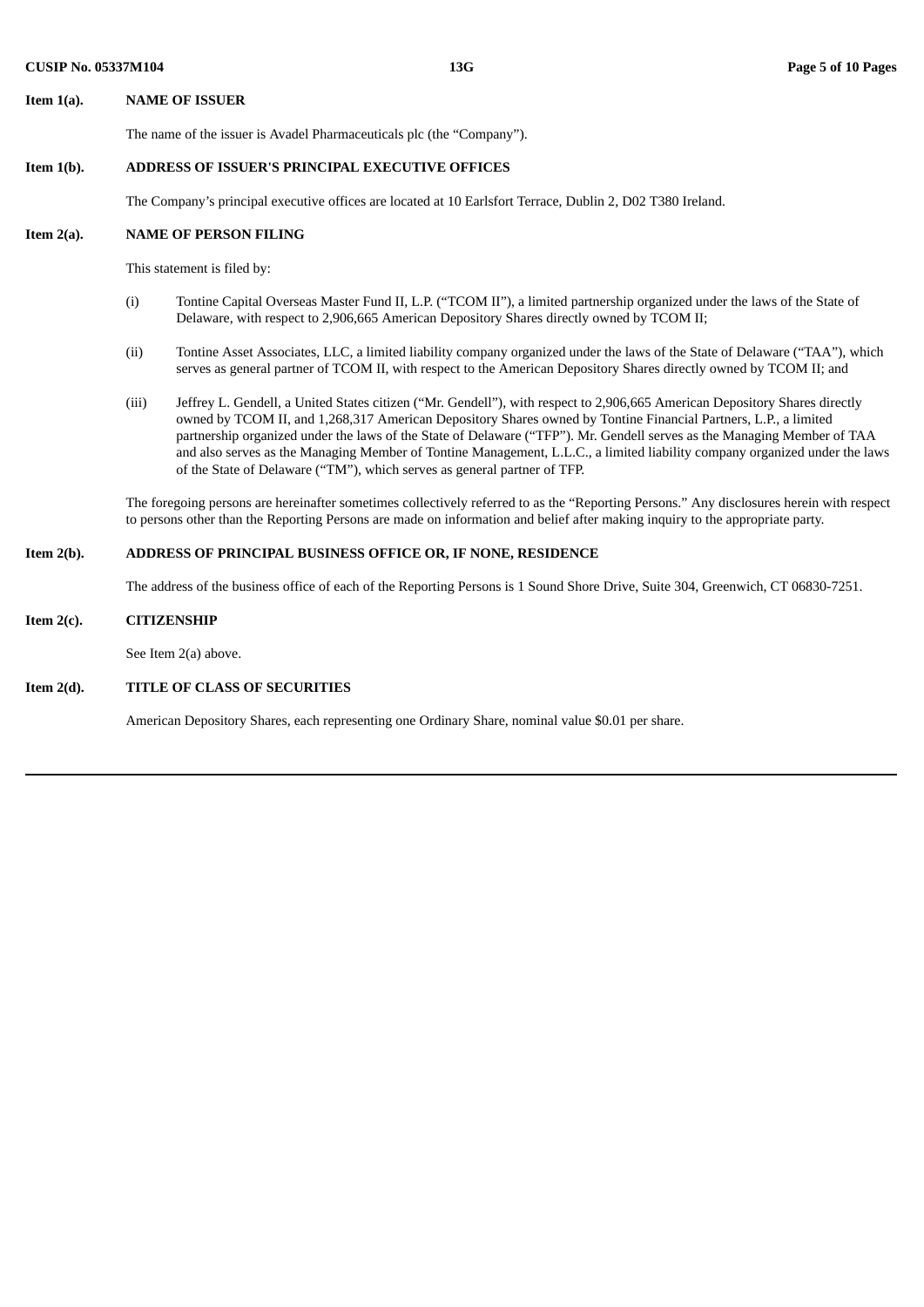**Item 2(e). CUSIP NUMBER**

05337M104

# Item 3. IF THIS STATEMENT IS FILED PURSUANT TO Rules 13d-1(b), OR 13d-2(b) OR (c), CHECK WHETHER THE PERSON **FILING IS A:**

- (a) o Broker or dealer registered under Section 15 of the Act;
- (b) o Bank as defined in Section 3(a)(6) of the Act;
- (c) o Insurance company as defined in Section  $3(a)(19)$  of the Act;
- (d) o Investment company registered under Section 8 of the Investment Company Act of 1940;
- (e)  $\qquad \qquad$  0 An investment adviser in accordance with Rule 13d-1(b)(1)(ii)(E);
- (f)  $\qquad$  o An employee benefit plan or endowment fund in accordance with Rule 13d-1(b)(1)(ii)(F);
- (g)  $\qquad \qquad$  0 A parent holding company or control person in accordance with Rule 13d-1(b)(1)(ii)(G);
- (h) o A savings association as defined in Section 3(b) of the Federal Deposit Insurance Act;
- (i) o A church plan that is excluded from the definition of an investment company under Section 3(c)(14) of the Investment Company Act;
- (j)  $\qquad \qquad$  o A non-U.S. institution in accordance with Rule 13d-1(b)(1)(ii)(J);
- (k) o Group, in accordance with Rule  $13d-1(b)(1)(ii)(K)$ .

If filing as a non-U.S. institution in accordance with Rule 13d-1(b)(1)(ii)(J), please specify the type of institution: Not applicable.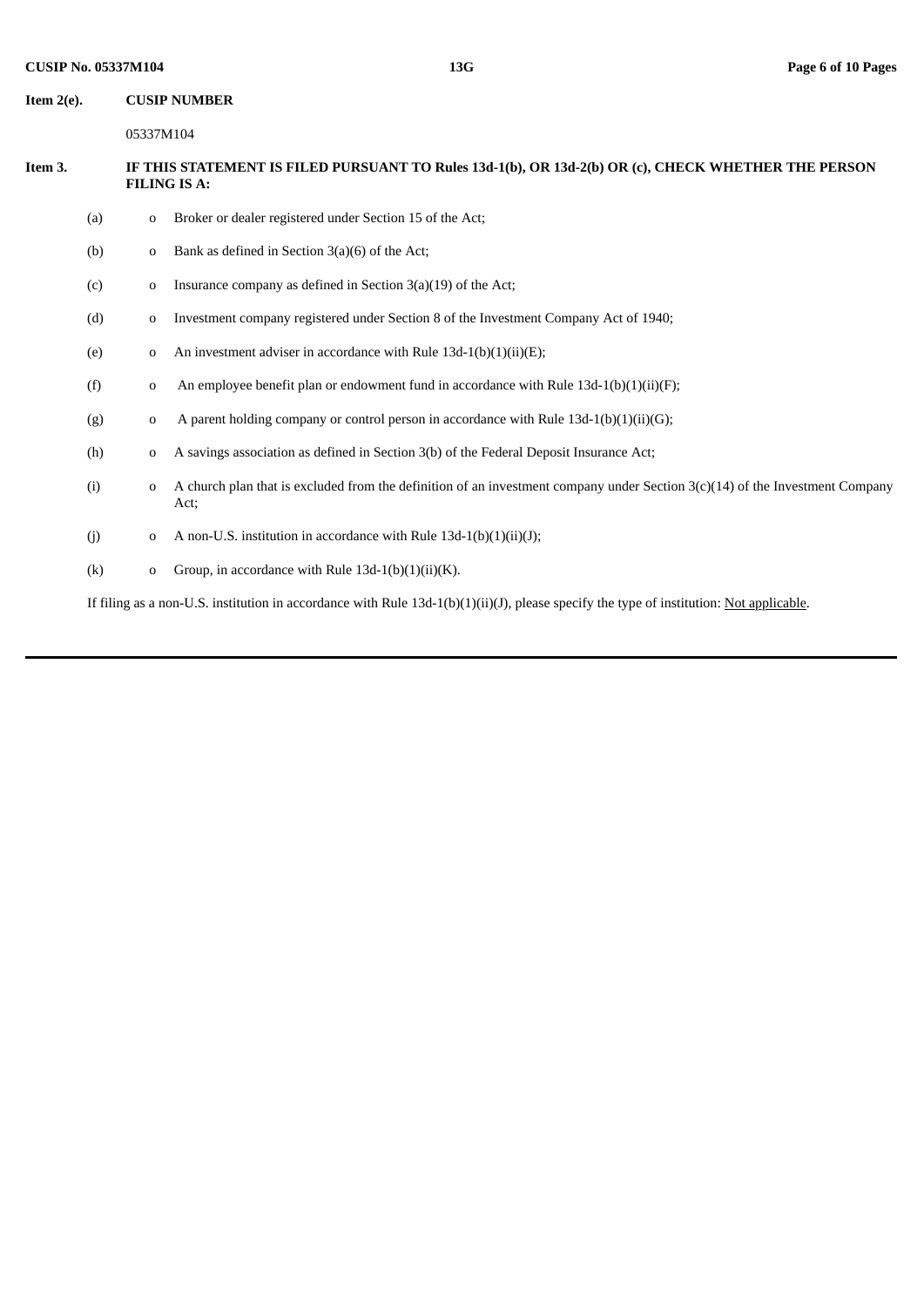#### **Item 4. OWNERSHIP**

- (a) Amount beneficially owned: 2,906,665
- (b) Percent of class: 4.92%. This percentage and those used elsewhere in this Schedule 13G are calculated based upon the 59,038,237 ordinary shares issued and outstanding as of May 4, 2022, as set forth in the Company's Quarterly Report on Form 10-Q for the period ended March 31, 2022 filed with the Securities and Exchange Commission on May 9, 2022.
- (c) (i) Sole power to vote or direct the vote: -0-
	- (ii) Shared power to vote or direct the vote: 2,906,665
	- (iii) Sole power to dispose or direct the disposition of: -0-
	- (iv) Shared power to dispose or direct the disposition of: 2,906,665
- B. Tontine Capital Overseas Master Fund II, L.P.
	- (a) Amount beneficially owned: 2,906,665
	- (b) Percent of class: 4.92%
	- (c) (i) Sole power to vote or direct the vote: -0-<br>(ii) Shared power to vote or direct the vote: 2
		- Shared power to vote or direct the vote: 2,906,665
		- (iii) Sole power to dispose or direct the disposition of: -0-
		- (iv) Shared power to dispose or direct the disposition of: 2,906,665
- C. Jeffrey L. Gendell
	- (a) Amount beneficially owned: 4,174,982
	- (b) Percent of class: 7.07%
	- (c) (i) Sole power to vote or direct the vote: -0-
		- (ii) Shared power to vote or direct the vote: 4,174,982
		- (iii) Sole power to dispose or direct the disposition of: -0-
		- (iv) Shared power to dispose or direct the disposition of: 4,174,982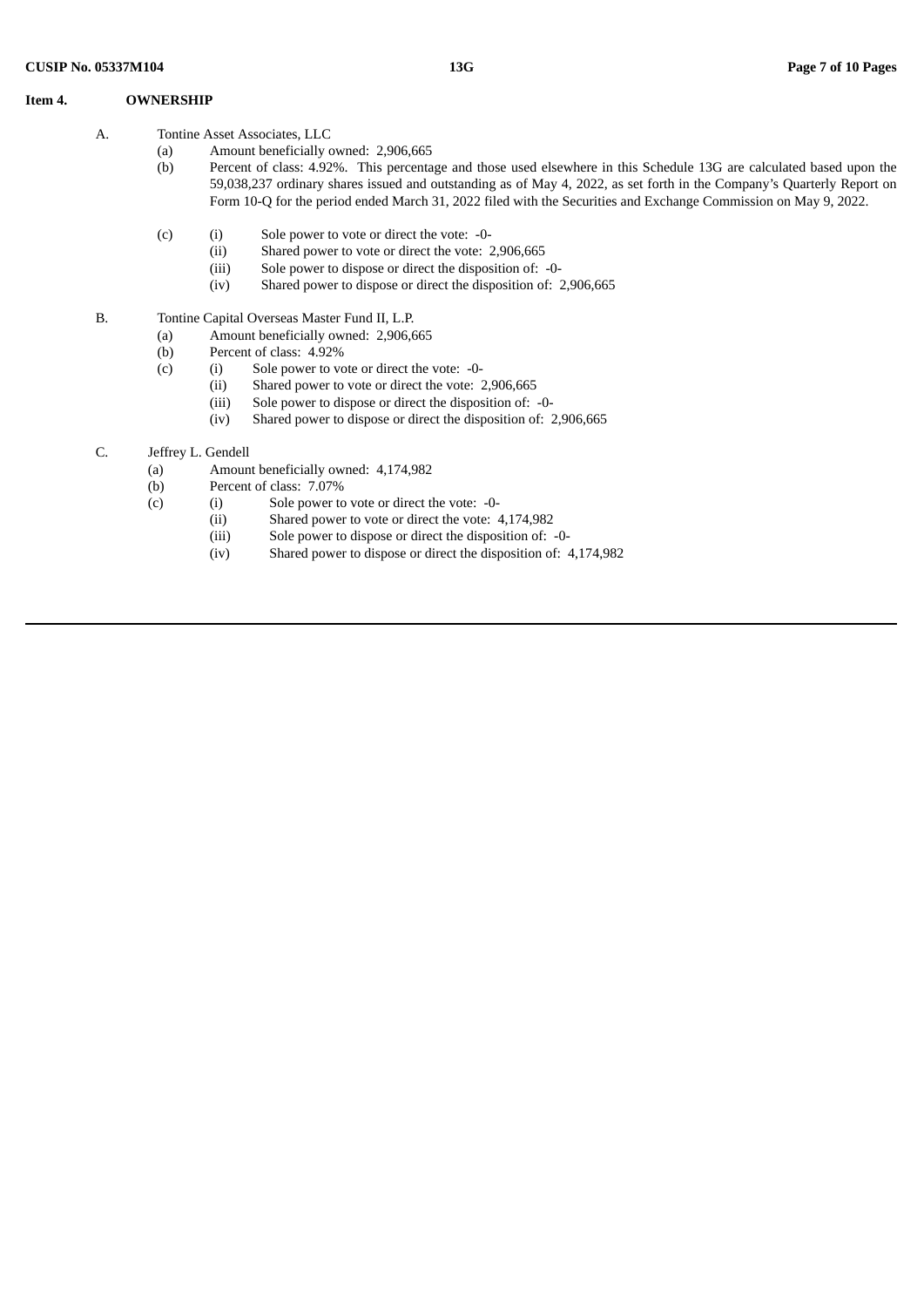#### **Item 5. OWNERSHIP OF FIVE PERCENT OR LESS OF A CLASS**

Not applicable.

### **Item 6. OWNERSHIP OF MORE THAN FIVE PERCENT ON BEHALF OF ANOTHER PERSON**

TAA, the general partner of TCOM II, has the power to direct the affairs of TCOM II, including directing the receipt of dividends from, or the proceeds from the sale of, the American Depositary Shares directly owned by TCOM II. Mr. Gendell is the Managing Member of TAA and in that capacity directs its operations.

TM, the general partner of TFP, has the power to direct the affairs of TFP, including directing the receipt of dividends from, or the proceeds from the sale of, the American Depositary Shares directly owned by TFP. Mr. Gendell is the Managing Member of TM and in that capacity directs its operations.

## **Item 7. IDENTIFICATION AND CLASSIFICATION OF THE SUBSIDIARY WHICH ACQUIRED THE SECURITY BEING REPORTED ON BY THE PARENT HOLDING COMPANY OR CONTROL PERSON**

Not applicable.

# **Item 8. IDENTIFICATION AND CLASSIFICATION OF MEMBERS OF THE GROUP**

Not applicable.

# **Item 9. NOTICE OF DISSOLUTION OF GROUP**

Not applicable.

#### **Item 10. CERTIFICATION**

Each of the Reporting Persons hereby makes the following certification:

By signing below each Reporting Person certifies that, to the best of his or its knowledge and belief, the securities referred to above were not acquired and are not held for the purpose of or with the effect of changing or influencing the control of the issuer of the securities and were not acquired and are not held in connection with or as a participant in any transaction having that purpose or effect, other than activities solely in connection with a nomination under § 240.14a-11.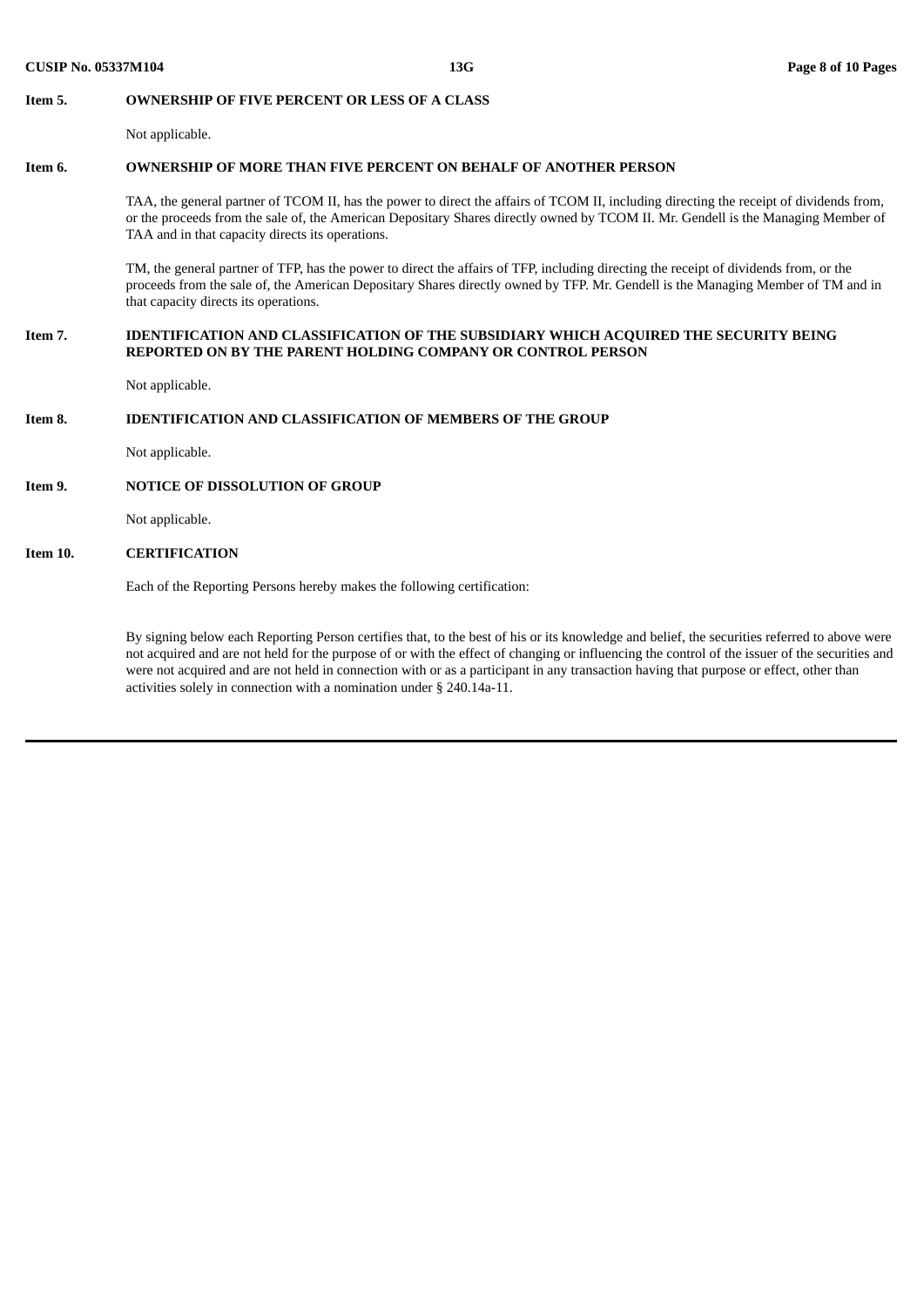## **SIGNATURES**

After reasonable inquiry and to the best of his or its knowledge and belief, each of the undersigned certifies that the information set forth in this statement is true, complete and correct.

DATE: June 3, 2022

#### /s/ Jeffrey L. Gendell

Jeffrey L. Gendell, individually, and as managing member of Tontine Asset Associates, LLC, for itself and as the general partner of Tontine Capital Overseas Master Fund II, L.P.